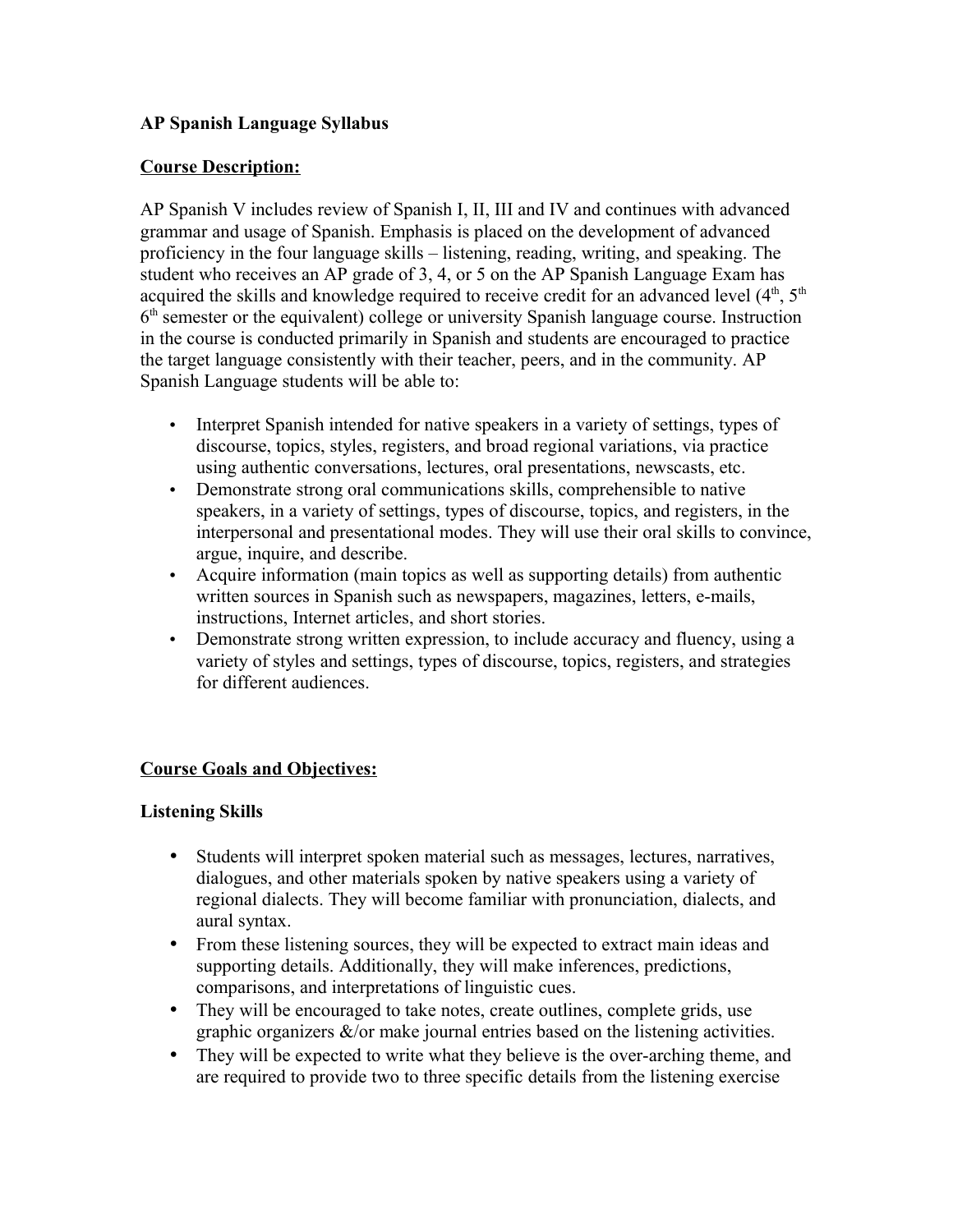that support their answer. Students will also verbally share and/or ask questions of their peers over the topics.

- Students will apply the above strategy individually when using audio sources as input to practice for both the essay and formal speaking sections of the AP Exam.
- Examples of sources for authentic listening activities:
	- o Radio Naciones Unidas [www.un.org/radio/es](http://www.un.org/radio/es)
	-

o BBC [www.bbcmundo.com](http://www.bbcmundo.com/)

o CNN en espaÔol [www.cnn.com/espanol](http://www.cnn.com/espanol)

 $\circ$  Radio Esterior de Espa $\alpha$  [www.retve.es/me/ree](http://www.retve.es/me/ree)

## **Speaking Skills**

To orally develop rich, precise vocabulary, accuracy in structure, syntax and pronunciation/intonation, and fluency students will:

- Practice the interpersonal mode, by responding to conversational prompts, such as interviews, voice mail, asking directions, advice, etc.
- Practice the presentational mode by giving speeches, relating stories, giving verbal demonstrations, etc.
- Be expected to use their Spanish skills to participate daily in directed and free class discussions.

# **Reading Skills**

- Students will interpret authentic written material. Materials will include, such genre as newspaper and magazine articles, letters and e-mails, and literary (both prose and poetry) pieces.
- They will be expected to extract main ideas and supporting details. Additionally, they will make inferences, predictions, comparisons, and interpretations of linguistic cues.
- They will be expected to write what they believe is the over-arching theme, and are required to provide two to three specific details from the written exercise that support their answer. Students will also share and/or ask questions of their peers over the topics.
- Students will apply the above strategy individually when using written sources as input to practice for both essay and formal speaking sections of the AP exam.
- Examples of sources for authentic activities:
	- o La nación
	- o Thepaperboy.com
	- o Prensaescrita.com
	- o El Mundo
	- o BBC
	- $\circ$  People en Espa $\dot{O}$ ol (magazine)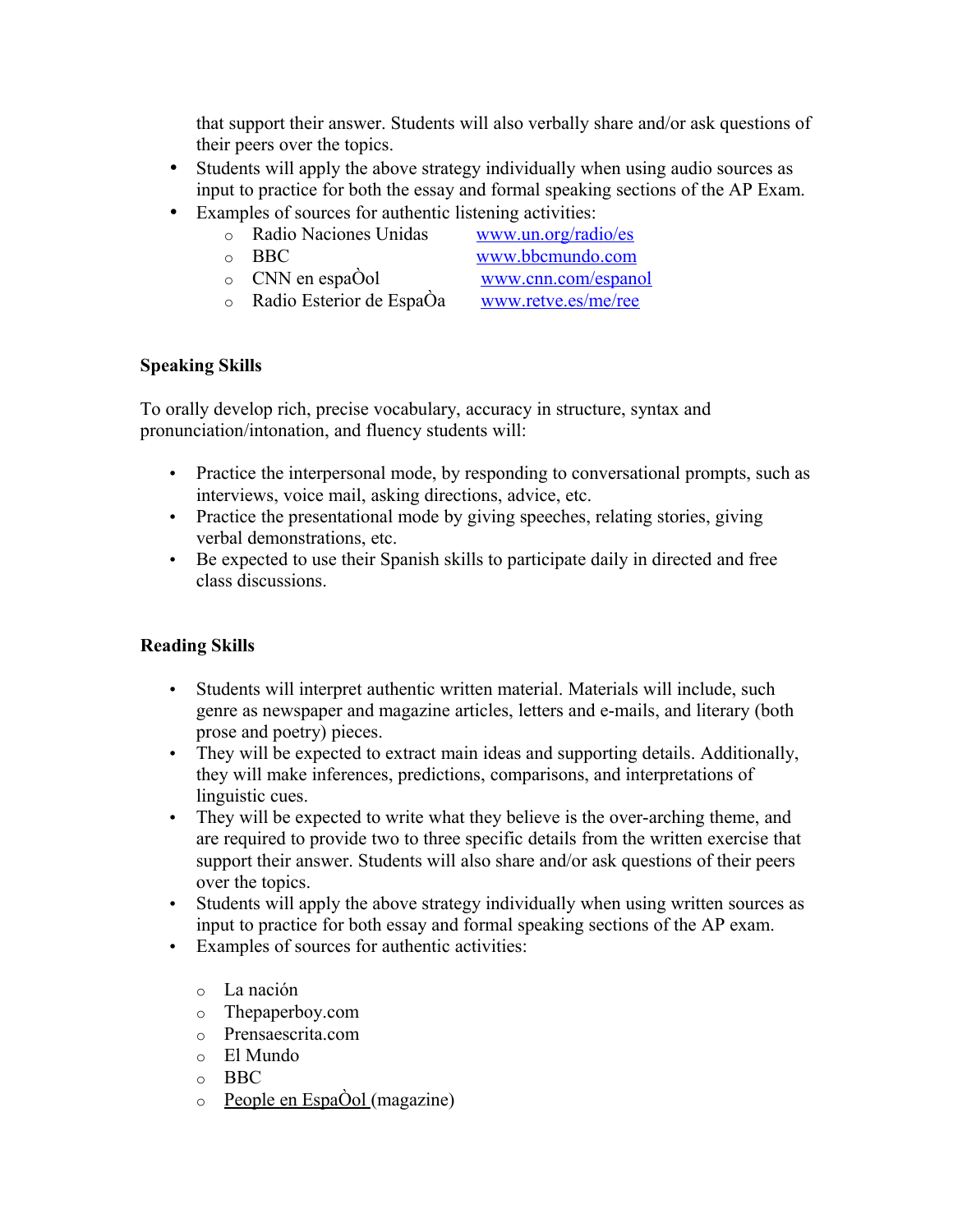- o Selecciones (Reader's Digest magazine)
- o El Nacional (local newspaper)

## **Writing Skills**

- Informal writing tasks such as writing journal entries, paraphrasing, letters, emails, poems, dialogues, abstract writing, creative writing, and writing reactions to written & oral prompts will be included weekly and will often relate to thematic units.
- Formal writing will be assessed monthly. Students will be expected to write wellorganized, analytical or persuasive essay of at least 200 words, over a topic currently being studied. Each essay must include a synthesis of audio and/or textual input sources provided them prior to the writing. The essays will be evaluated on their content, organization, range and appropriateness of vocabulary, grammatical accuracy, and synthesis of input materials.

## **Culture**

Culture is integrated throughout the course, connected meaningfully to reading, writing, listening, and speaking activities. Via these activities, students will continue to acquire an awareness, understanding and appreciation of the practices, products and perspectives of the Spanish-speaking world.

## **Community Service**

Students will be expected to perform a minimum of eight hours of community service each semester (4 hours per quarter), thereby "giving back" to their community and utilizing Spanish outside the classroom. The type of service chosen must be associated in some way to the students' use of Spanish in the community.

## **Course Outline**

## **1 st Quarter**

Review summer reading Assignments (Don Quixote & El Cid) Repaso de verbos; present, imperfect, preterite & irregular Present progressive Direct & Indirect Pronouns Definite & indefinite articles Ser vs. Estar Chapters from Tringulo (El Hogar y la Salud) Ruben Dario "Mis Primeros Versos"